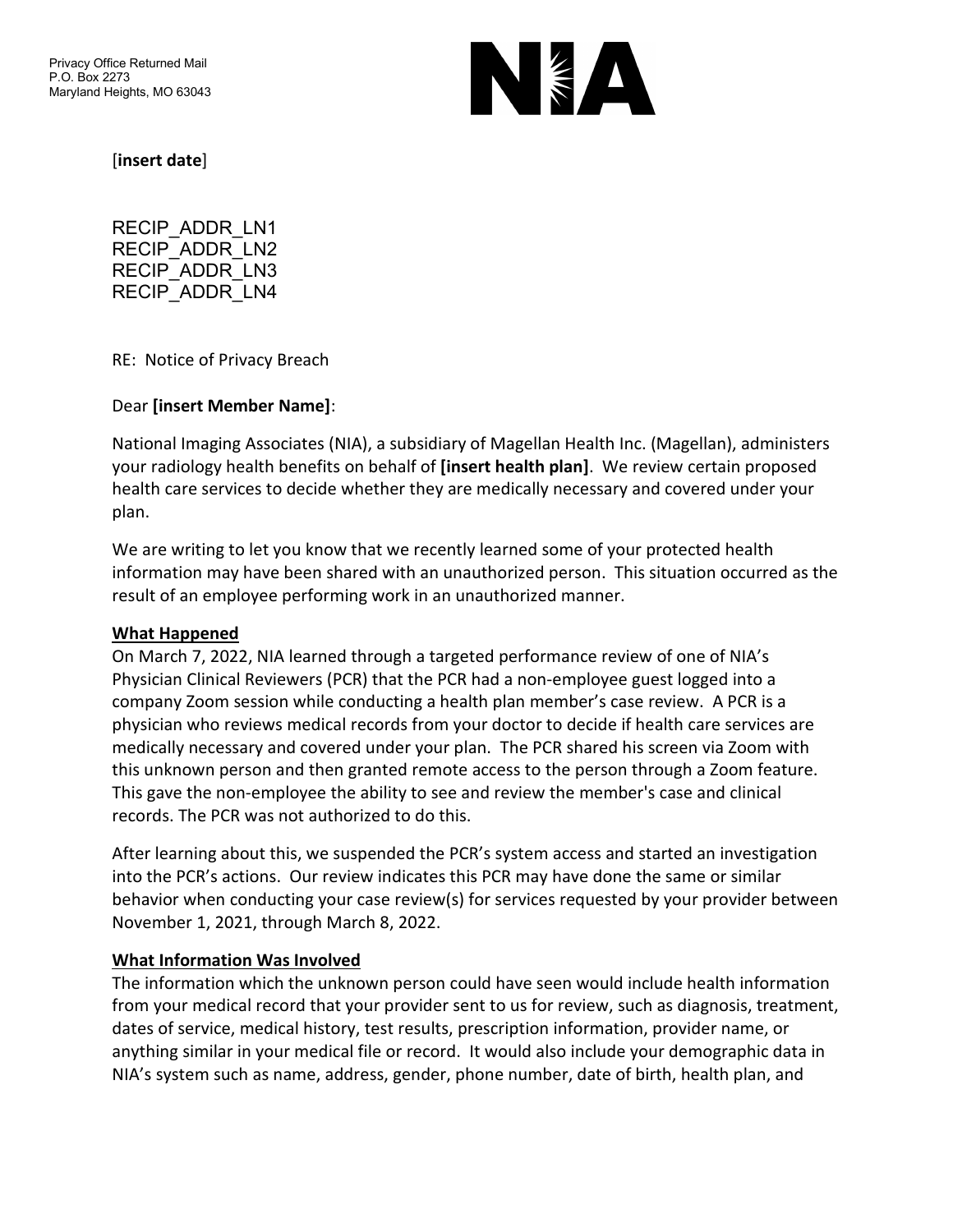health plan member ID number. Your Social Security Number was not identified as being included.

## **What We Are Doing**

NIA recognizes the importance of protecting the confidentiality of your health information. Please know that we take such situations very seriously. This incident was the result of the unauthorized actions of a single employee who acted in violation of NIA's training and our policies and procedures. The PCR is no longer employed by NIA. We are also exploring technical enhancements which could prevent something like this from happening again.

# **What You Can Do**

While we have no reason to believe your personal information is at risk of further misuse, to help protect your identity we are offering a complimentary 12-month membership of Experian's<sup>®</sup> IdentityWorks<sup>SM</sup>. This product provides you with superior identity detection and resolution of identity theft. To activate your membership and start monitoring your personal information please follow the steps below:

- Ensure that you **enroll by**: **7/31/2022** (Your code will not work after this date.)
- **Visit** the Experian IdentityWorks website to enroll: <https://www.experianidworks.com/plus>
- Provide your **activation code**: **[insert code]**

If you have questions about the product, need assistance with identity restoration or would like an alternative to enrolling in Experian IdentityWorks online, please contact Experian's customer care team at 877-890-9332 by **7/31/2022.** Be prepared to provide engagement number **B046992** as proof of eligibility for the identity restoration services by Experian.

### **Other Important Information**

Keep a copy of this letter for your records in case of any potential future problems with your health plan benefit records. Review any statements you receive about your health plan benefits regularly and carefully; if you see any suspicious activity, such as service(s) that you believe you did not ask for or receive, call the number on your member ID card.

If you have any questions or would like any additional information, please do not hesitate to contact us at (800) 442-4179.

Sincerely,

 $C = 2$ 

Carla S. Jackson, Esq. Chief Compliance Officer Magellan Health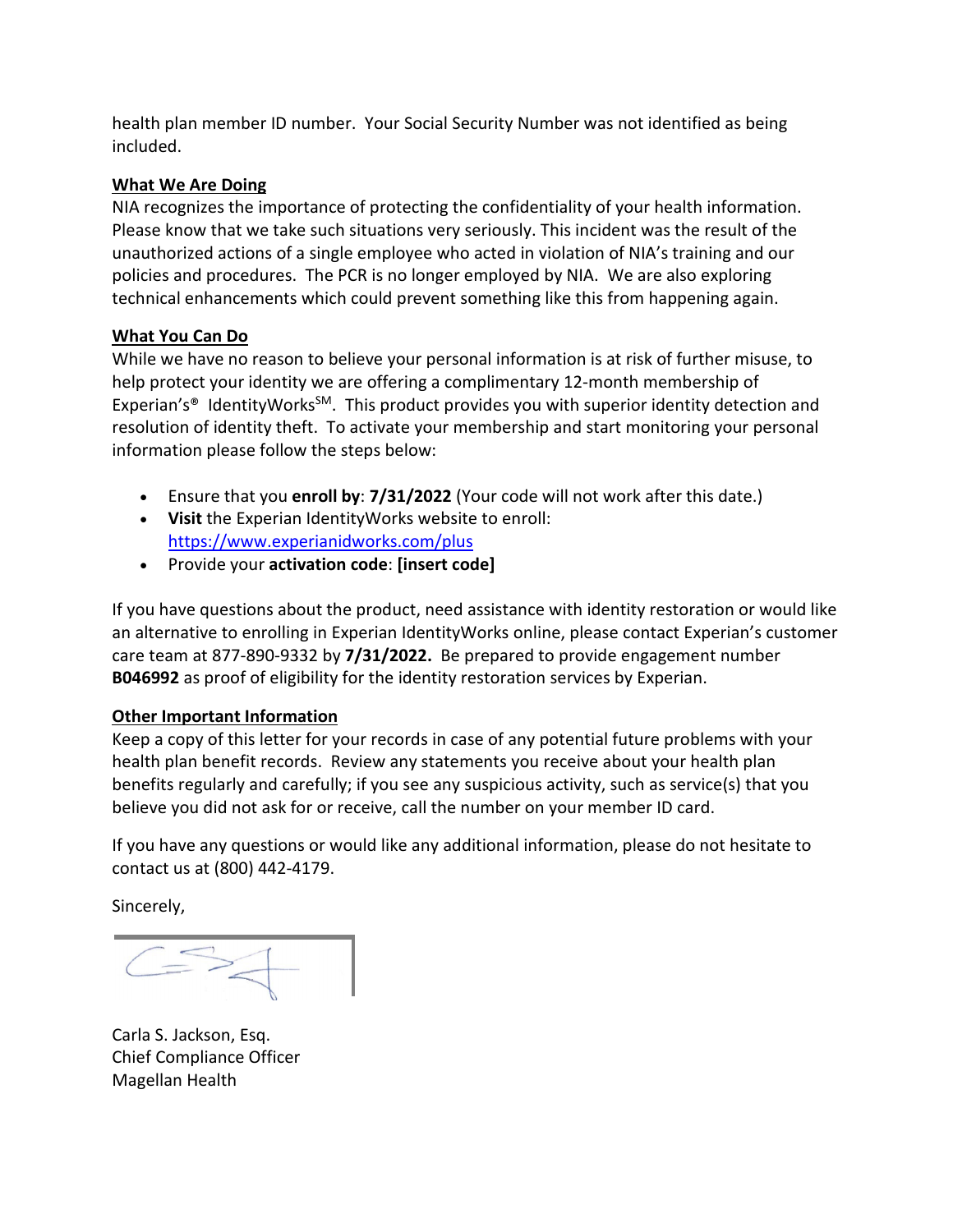### **Additional Steps You Can Take**

| Equifax           | Experian           | <b>TransUnion</b>      |
|-------------------|--------------------|------------------------|
| Phone: 1-800-685- | Phone: 1-888-397-  | Phone: 1-888-909-8872  |
| 1111              | 3742               | P.O. Box 105281        |
| P.O. Box 740256   | P.O. Box 9554      | Atlanta, GA 30348-5281 |
| Atlanta, Georgia  | Allen, Texas 75013 | www.transunion.com     |
| 30348             | www.experian.com   |                        |
| www.equifax.com   |                    |                        |

**Contact information for the three nationwide credit reporting companies is as follows**:

**Free Credit Report.** We remind you to be vigilant for incidents of fraud or identity theft by reviewing your account statements and free credit reports for any unauthorized activity. You may obtain a copy of your credit report, free of charge, once every 12 months from each of the three nationwide credit reporting companies. To order your annual free credit report, please visit www.annualcreditreport.com or call toll free at 1-877-322-8228. You can also order your annual free credit report by mailing a completed Annual Credit Report Request Form (available from the U.S. Federal Trade Commission's ("FTC") website at www.consumer.ftc.gov) to: Annual Credit Report Request Service, P.O. Box 105281, Atlanta, GA 30348-5281.

**For Colorado, Georgia, Maine, Maryland, Massachusetts, New Jersey, Puerto Rico, and Vermont residents:** You may obtain one or more (depending on the state) additional copies of your credit report, free of charge. You must contact each of the credit reporting agencies directly to obtain such additional report(s).

**Security Freeze**. Security freezes, also known as credit freezes, restrict access to your credit file, making it harder for identity thieves to open new accounts in your name. You can freeze and unfreeze your credit file for free. You also can get a free freeze for your children who are under 16. And if you are someone's guardian, conservator or have a valid power of attorney, you can get a free freeze for that person, too.

How will these freezes work? Contact all three of the nationwide credit reporting agencies – Equifax, Experian, and TransUnion. If you request a freeze online or by phone, the agency must place the freeze within one business day. If you request a lift of the freeze, the agency must lift it within one hour. If you make your request by mail, the agency must place or lift the freeze within three business days after it gets your request. You also can lift the freeze temporarily without a fee.

Don't confuse freezes with locks. They work in a similar way, but locks may have monthly fees. If you want a free freeze guaranteed by federal law, then opt for a freeze, not a lock.

The following information must be included when requesting a security freeze (note that if you are requesting a credit report for your spouse, this information must be provided for him/her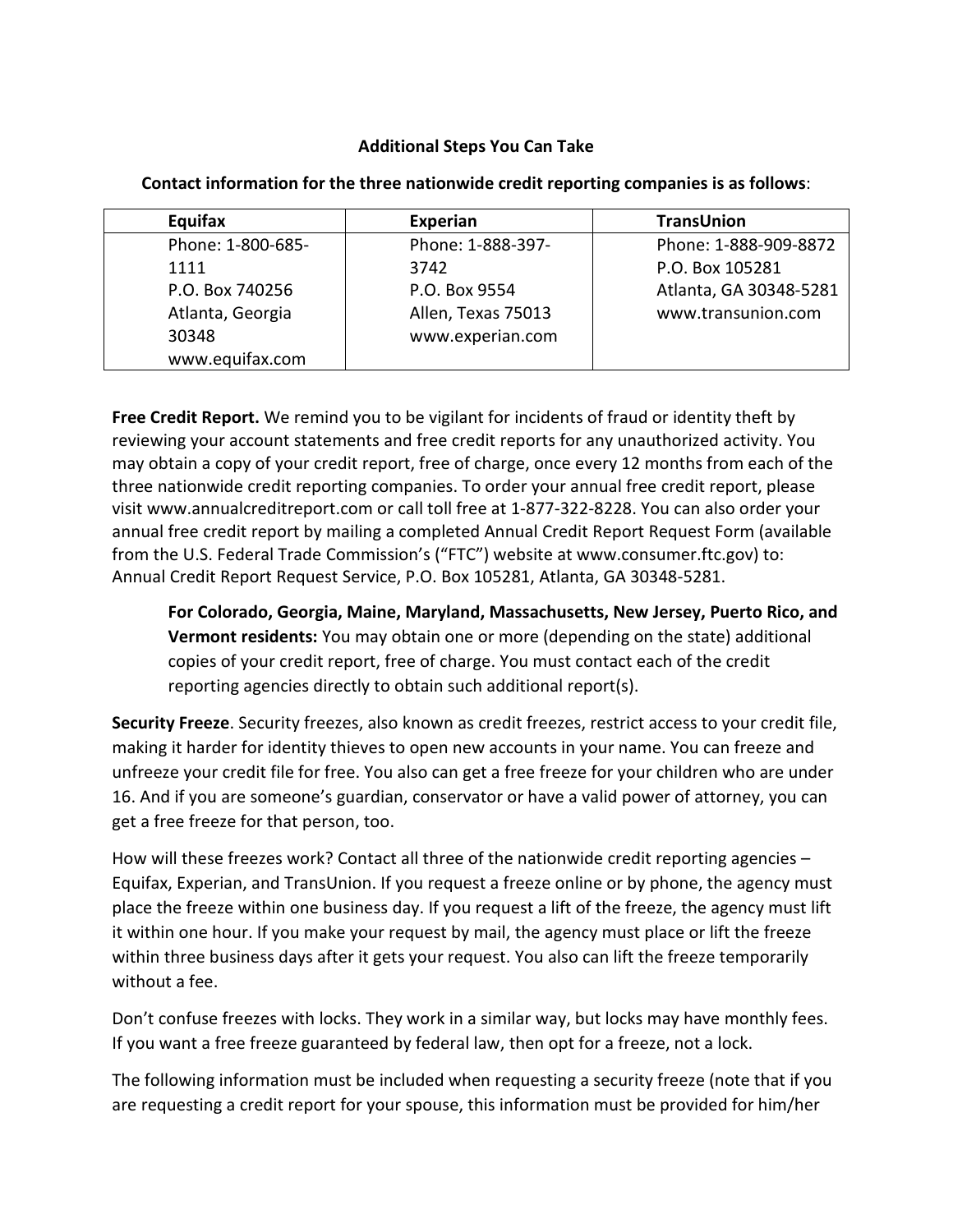as well): (1) full name, with middle initial and any suffixes; (2) Social Security number; (3) date of birth; (4) current address and any previous addresses for the past five years; and (5) any applicable incident report or complaint with a law enforcement agency or the Registry of Motor Vehicles. The request must also include a copy of a government-issued identification card and a copy of a recent utility bill or bank or insurance statement. It is essential that each copy be legible, display your name and current mailing address, and the date of issue.

**For New Mexico residents:** You may obtain a security freeze on your credit report to protect your privacy and ensure that credit is not granted in your name without your knowledge. You may submit a declaration of removal to remove information placed in your credit report as a result of being a victim of identity theft. You have a right to place a security freeze on your credit report or submit a declaration of removal pursuant to the Fair Credit Reporting and Identity Security Act.

**For Colorado and Illinois residents**: You may obtain information from the credit reporting agencies and the FTC about security freezes.

**Fraud Alerts**. A fraud alert tells businesses that check your credit that they should check with you before opening a new account. As of September 18, 2018, when you place a fraud alert, it will last one year, instead of 90 days. Fraud alerts will still be free and identity theft victims can still get an extended fraud alert for seven years.

**For Colorado and Illinois residents:** You may obtain additional information from the credit reporting agencies and the FTC about fraud alerts.

**Federal Trade Commission and State Attorneys General Offices**. If you believe you are the victim of identity theft or have reason to believe your personal information has been misused, you should immediately contact the Federal Trade Commission and/or the Attorney General's office in your home state. You may also contact these agencies for information on how to prevent or avoid identity theft. You may contact the Federal Trade Commission, Consumer Response Center, 600 Pennsylvania Avenue, NW, Washington, DC 20580, www.ftc.gov/bcp/edu/microsites/idtheft/, 1-877-IDTHEFT (438-4338).

**For Maryland Residents**: You may contact the Maryland Office of the Attorney General, Consumer Protection Division, 200 St. Paul Place, Baltimore, MD 21202, www.oag.state.md.us, 1-888-743-0023.

**For North Carolina residents**: You may contact the North Carolina Office of the Attorney General, Consumer Protection Division, 9001 Mail Service Center, Raleigh, NC 27699- 9001, www.ncdoj.gov, 1-877-566-7226.

**For Rhode Island Residents**: You may contact the Rhode Island Office of the Attorney General, 150 South Main Street, Providence, RI 02903, http://www.riag.ri.gov, 401-274- 4400.